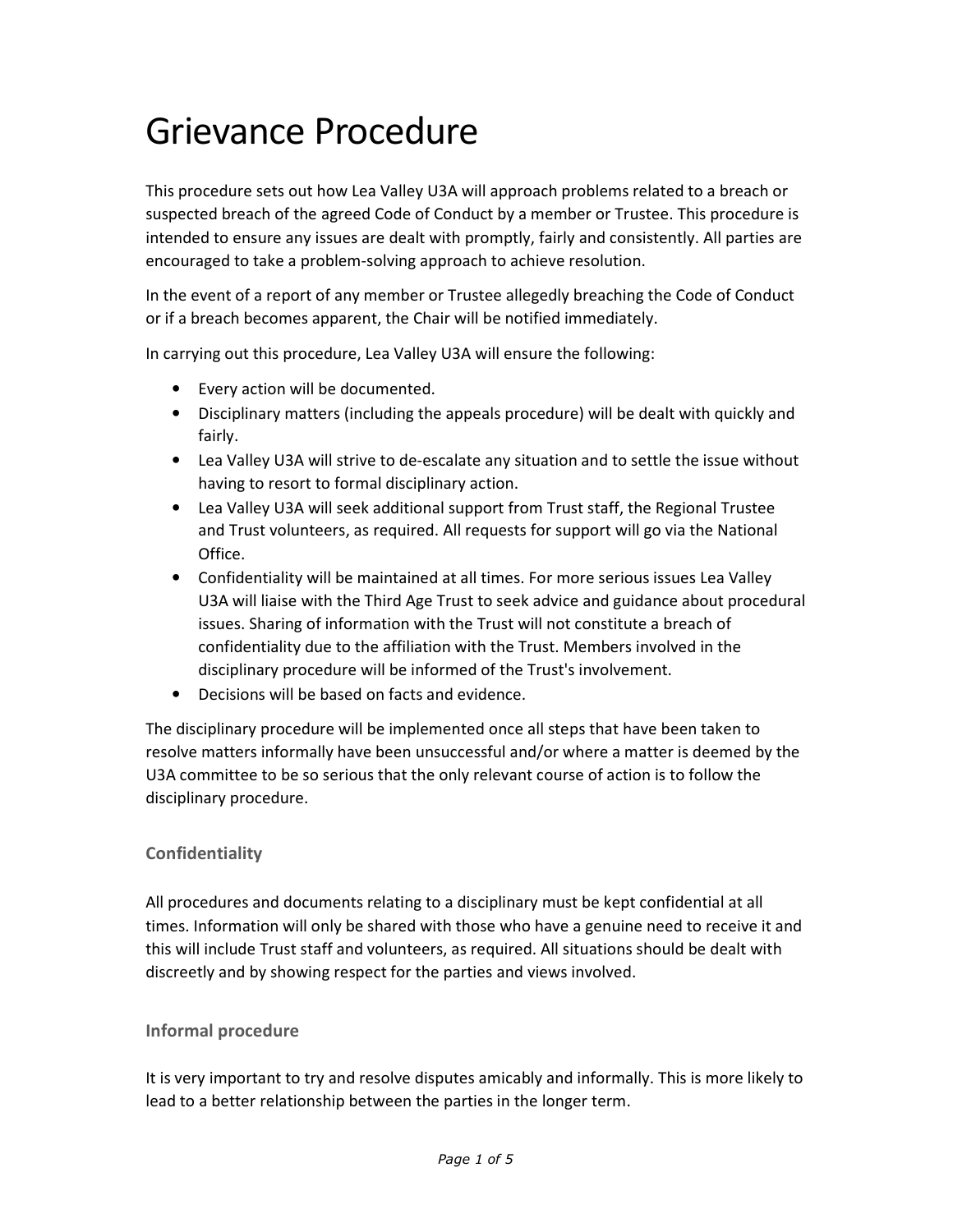The Chair will use his/her best endeavours to resolve the problem amicably and quickly, through an informal discussion with the member or Trustee in question.

The Trustee or member will be informed that if any areas of activity that could potentially be of a disciplinary nature are found, they will be requested to attend a meeting with an initial Hearing Committee.

The informal discussion will be clear and all parties should understand their obligations at the end of the meeting.

A confidential written record of the outcome of the informal discussion should be kept by the Chair.

## **Formal procedure**

However, if the initial process is not effective in reaching a solution or if it is felt that the alleged breach is serious enough to require formal disciplinary action, the Chair will appoint two investigating trustees (who are not involved or connected to any party in the alleged breach) to investigate it.

The Chair will appoint a subcommittee of a minimum 2/3 committee members (where possible) to hear the alleged breach.

The result of these investigations must not be disclosed to any other Trustees, at this stage, in order to not bias any appeal.

The timetable for the date of the meeting to hear the breach of code of conduct will be short, preferably within 14 days from the date that the Chair is first advised.

A letter will be sent to the member/Trustee who is alleged to have breached the Code of Conduct for the purpose of:

- Advising they are subject to a formal disciplinary procedure.
- Advising them of what constitutes the alleged breach of Code of Conduct.
- Asking for their response to the breach in writing.
- Advising them of the date of the breach hearing.
- Advising that they can also attend the subcommittee meeting to state their response in addition to their written response.
- Advising them they may choose to bring a companion, if they wish, who will also be bound by confidentiality.

If the member/Trustee advises that there are witnesses to the incident(s) who are willing to give representations, they will ask those witnesses to contact the subcommittee to agree to giving a statement relating to the specific incident(s) that they have witnessed. It is important that any statements taken are a factual representation of what the witness says. The statement should not be an interpretation or opinion of what he/she says.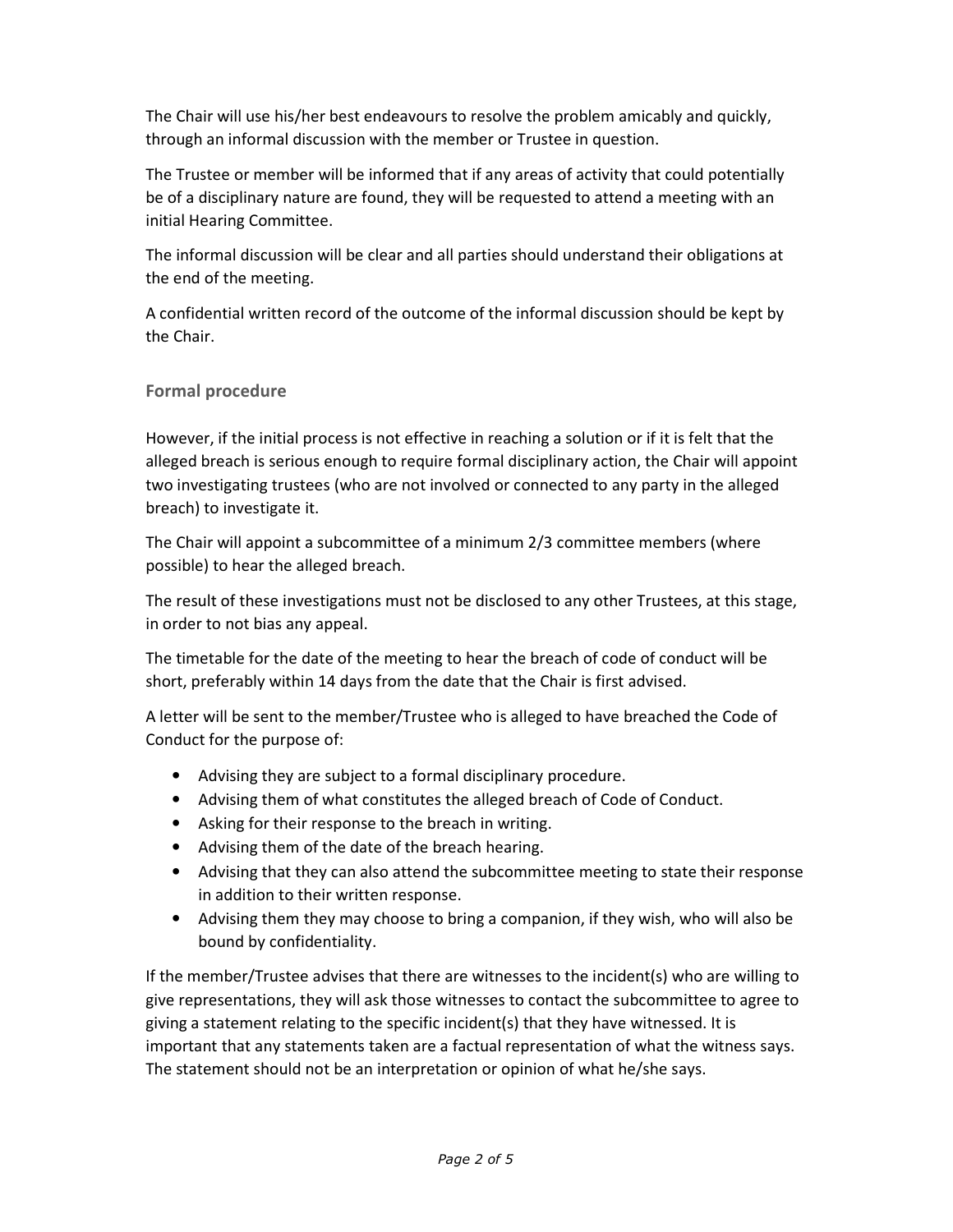## **The Hearing Committee**

The Hearing Committee will be the members of the committee appointed by the Chair.

The initial Hearing Committee will examine the matter, considering any written statements submitted, verbal statements and any mitigating circumstances. From this the Hearing Committee will agree whether any disciplinary action has taken place.

The full committee may be told that a disciplinary procedure has been initiated and is being dealt with, but not given any of the detail. This is necessary in order not to bias any appeal that they may be required to hear at a later date.

*Note: If the Chair of the Committee is suspected to have breached the Code of Conduct, then another officer will replace the Chair in the procedure. In this case, and in the event of an appeal, the other officer may choose to ask committee members from a neighbouring U3A or seek advice or request attendance from Third Age Trust staff or Trustees.* 

The initial Hearing Committee may decide there is no breach of conduct in which case they will advise the member or Trustee of this outcome.

If they do feel that the code of conduct has been breached they can consider any of the following possible forms of disciplinary action. Levels 4 and 5 will only be invoked in the case of significant breaches of the code or a persistent repetition of behaviour about which the member or Trustee has previously been warned, such as not complying with the terms of the constitution.

**Levels of action**

**Level 1**  No case to answer. No further action necessary.

**Level 2** 

A verbal warning which makes clear the nature of the unacceptable behaviour and includes a warning about future conduct and the consequences of non-compliance. The Chair should give the warning on behalf of the initial Hearing Committee. Details of the warning should be recorded, dated and kept on file.

#### **Level 3**

A written warning from the Chair, on behalf of and agreed by the Subcommittee, itemising the unacceptable behaviour, stating the improvement required with immediate effect and the consequences of continued non-compliance.

#### **Level 4**

A final written warning as above, which states that if the behaviour is repeated the member or Trustee will be asked to leave the U3A or committee, with immediate effect.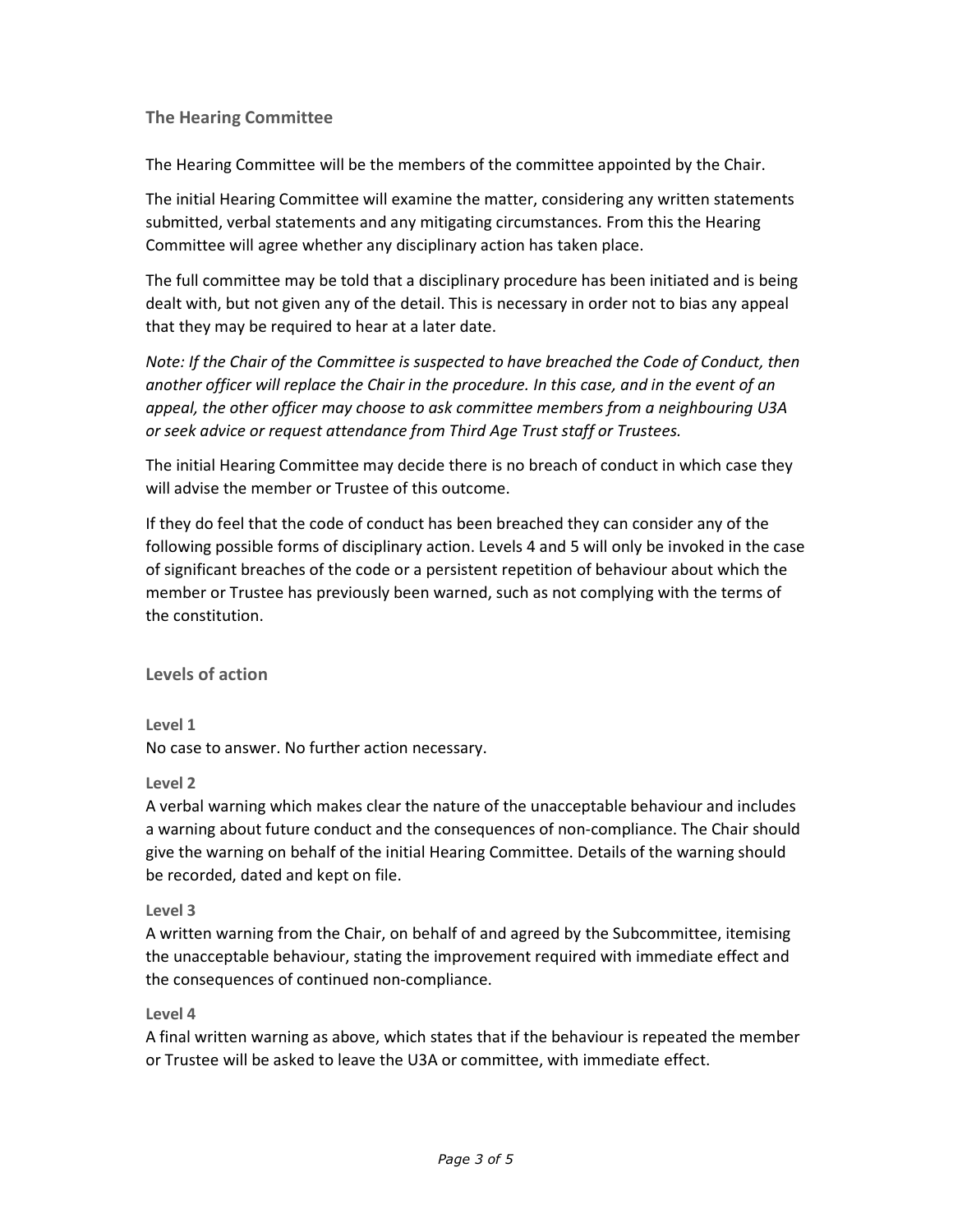### **Level 5**

The Trustee or member is asked to leave either the committee or the U3A.

## **Gross misconduct**

If there is a case to answer, for most problems the process will start at Level 1. However, in the case of an extremely serious proven misdemeanour, for example:

- Sexual/racial abuse, discrimination, harassment, bullying.
- Dangerous or violent behaviour.
- Falsification of expense claims.
- Theft.
- Malicious damage.
- Conduct which brings the U3A into disrepute or is prejudicial to the U3A or the running of the U3A.

The committee has the right to move immediately to Levels 4 or 5, including asking the Trustee or member to leave.

### **Decision**

The decision should be communicated in writing to the member or Trustee advising him/her if the breach of the code of conduct has been upheld or not upheld.

If the breach has been upheld, they will be informed:

- Of the action that will be taken as a result;
- That they have the right of appeal;
- That the right of appeal can only relate to the original breach;
- That the appeal request must be lodged with the Chair within 14 days from the date the decision is communicated.

#### **Right of appeal**

The Trustee or member who is alleged to have breached the Code of Conduct must be informed of their right of appeal at the end of the initial hearing. The appeal, must be lodged within a 7 day period, from the date of the appeal request and must take the form of written representation with the opportunity to attend an appeal meeting for a right of reply. The Trustee or member must be advised of their right to attend with a companion. The written appeal request must be sent to the person chairing the initial hearing.

The Chair should be informed of the intention to appeal by the person chairing the initial hearing.